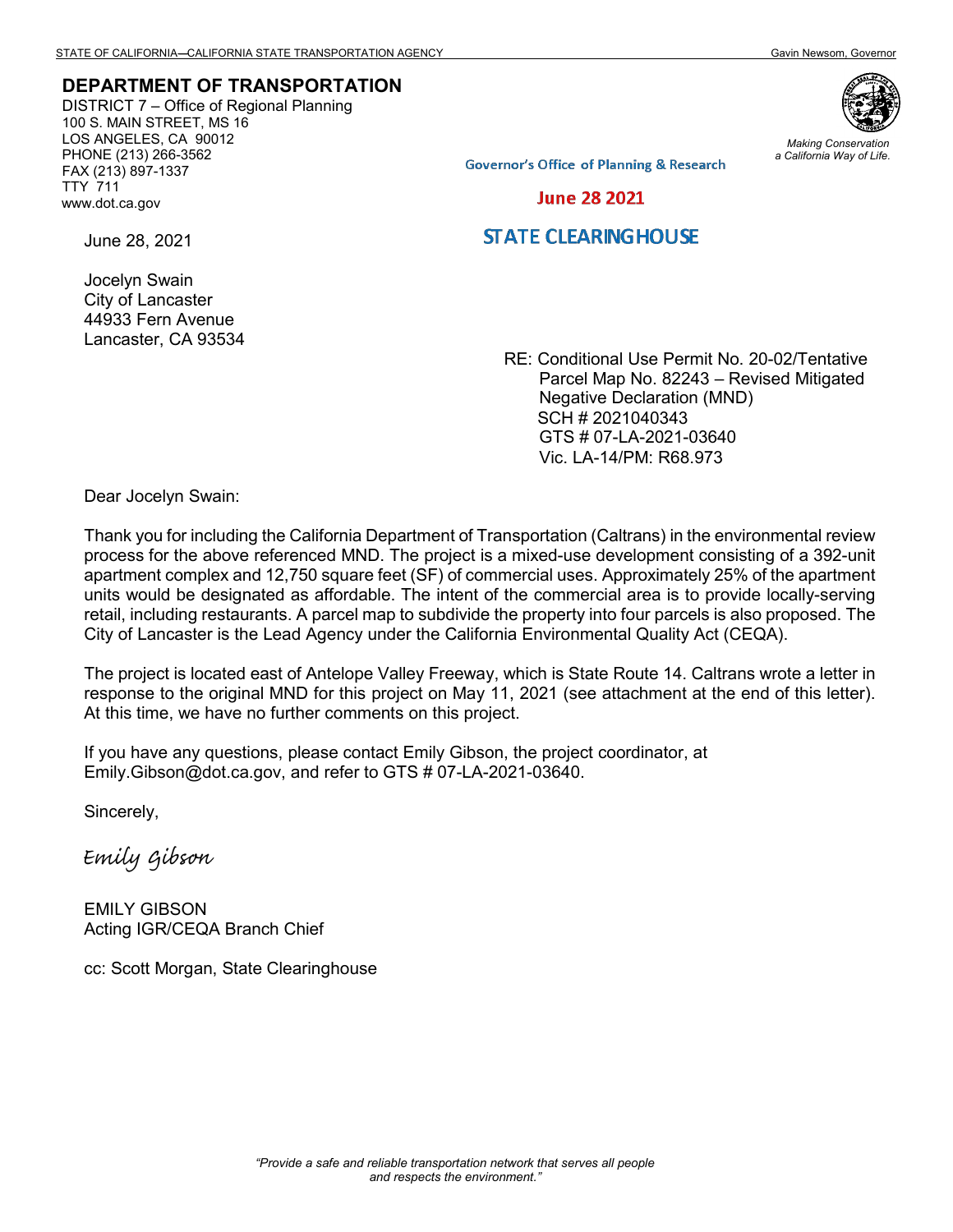**DEPARTMENT OF TRANSPORTATION** DISTRICT 7 100 S. MAIN STREET, MS 16 LOS ANGELES, CA 90012 PHONE (213) 269-1124 FAX (213) 897-1337 TTY 711 www.dot.ca.gov



*Making Conservation a California Way of Life.*

May 11, 2021

Ms. Jocelyn Swain, Senior Planner Development Services Department City of Lancaster 44933 Fern Avenue Lancaster, CA 93534

> RE: CUP No. 20-02, TPM No. 82243 Vic. LA-14 PM R68.97 SCH # 2021040343 GTS # LA-2021-03548AL-MND

Dear Ms. Swain:

Thank you for including the California Department of Transportation (Caltrans) in the environmental review process for the above referenced project. The Project includes a mixed use development consisting of a 392-unit apartment complex and 12,750 square feet of retail.

The mission of Caltrans is to provide a safe and reliable transportation network that serves all people and respects the environment. Senate Bill 743 (2013) has been codified into CEQA law. It mandates that CEQA review of transportation impacts of proposed developments be modified by using Vehicle Miles Traveled (VMT) as the primary metric in identifying transportation impacts. As a reminder, Vehicle Miles Traveled (VMT) is the standard transportation analysis metric in CEQA for land use projects after the July 1, 2020 statewide implementation date. You may reference The Governor's Office of Planning and Research (OPR) website for more information.

<http://opr.ca.gov/ceqa/updates/guidelines/>

In July 2020, the City of Lancaster adopted standards and thresholds for analyzing projects with respect to vehicle miles traveled (VMT). A series of screening criteria were adopted and if a project meets one of these criteria, a VMT analysis is not required. These criteria are: 1) project size - generates fewer than 110 trips per day; 2) locally serving retail commercial developments of 50,000 square feet or smaller; 3) project located in a low VMT area - 15% below baseline; 4) transit proximity; 5) affordable housing; and 6) transportation facilities.